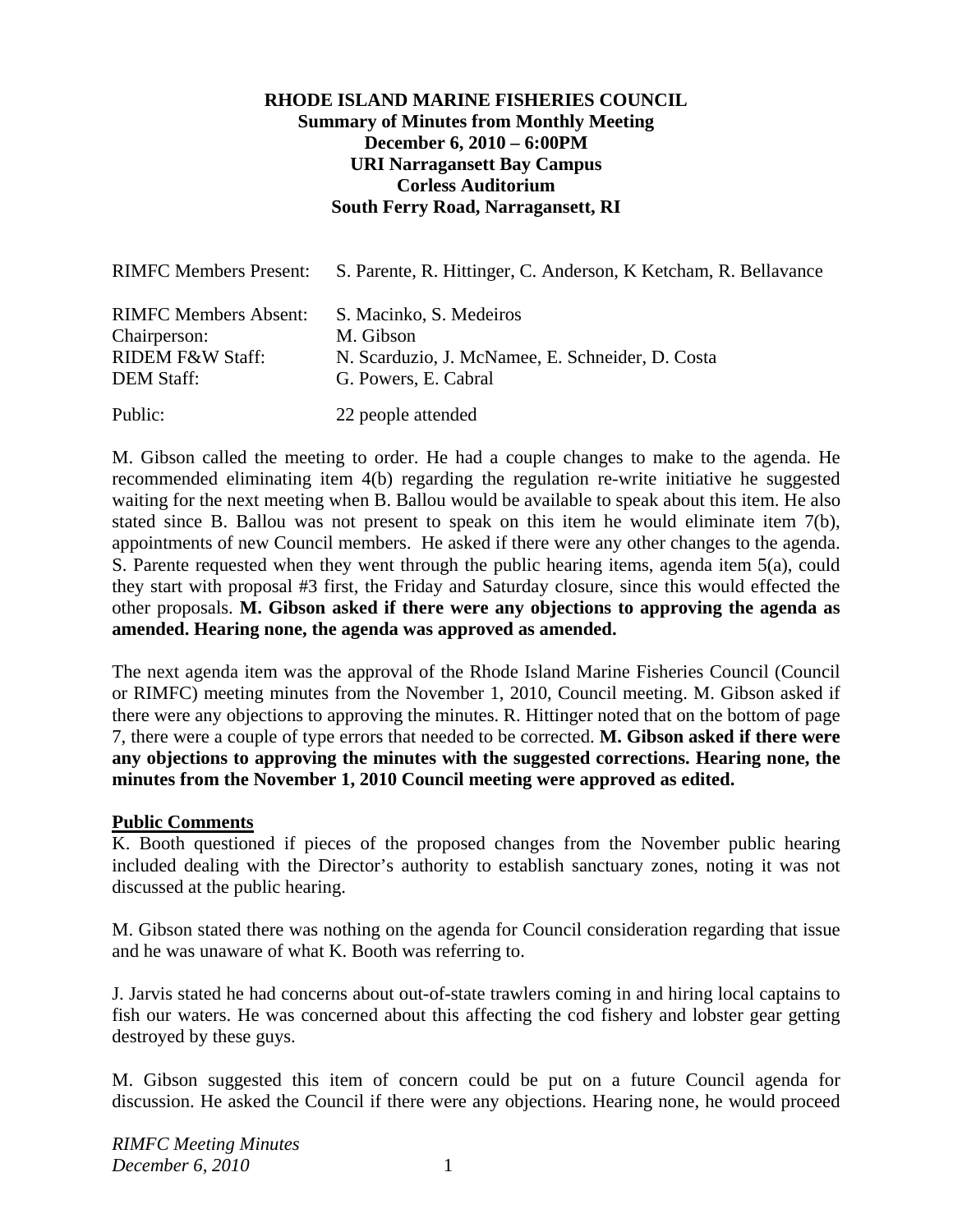as he had suggested.

# **Advisory Panel Reports**

## *Menhaden (11/30/2010) – S. Medeiros:*

J. McNamee reviewed the minutes from the AP meeting since S. Medeiros was not present. A second meeting would be scheduled to discuss one of the proposals that was submitted.

## *Groundfish (11/29/2010) – K. Ketcham:*

K. Ketcham reviewed the minutes. The main items that were discussed were the commercial monkfish fishery and cod fishery.

M. Gibson suggested that anyone who had written proposals for these items may want to submit them to the Division prior to the February 22 public hearing.

T. Mulvey stated he hand delivered his written proposal to B. Ballou on November 5, 2010.

## **New Business**

*Council recommendations on November 10, 2010 Public hearing items:*  1) *Summer flounder quota management proposals*:

M. Gibson stated he was in a difficult position of trying to chair the meeting and articulate the Division's recommendations. He stated that the Division was in support of removing the Friday and Saturday closures since we had not been able to quantify any benefit to the fisheries from having such closures. He mentioned that the Division understood that there were business flexibility arguments and safety arguments to be made. Gibson stated this provision was currently on the books and lacking any Council action this provision would remain in effect.

Gibson asked if anyone wanted to advance an argument to remove this provision or make a motion to that effect.

## **S. Parente made a motion to recommend that the Director remove the Friday and Saturday closures in the summer sub period thereby reopening the summer flounder fishery on Fridays and Saturdays. R. Bellavance seconded the motion.**

S. Parente explained that he thought this provision should be removed, for both safety issues, and gillnetting issues, as well as, and another big reason which was because of the increased quota that we were allocated. There was no justification not to reopen these days. He mentioned it was originally closed due to low quota issues, not competition between other gear types.

R. Hittinger voiced concerns of a conflict between the commercial rod and reel fishermen and the recreational fishermen. He stated that the Friday and Saturday closures were a way to relax that conflict. He noted that they were fishing in the same locations on the same fish. He explained the recreational fishermen were out more on the weekends and by having the Friday and Saturday closures it relieved some of the conflict. He spoke about the commercial possession limit going down to 50 pounds during this past summer and pointed out that even with Friday and Saturday closed the possession limit still had to be lowered. He felt the same thing would happen next year even with the quota increase. He asked the Council if they would considered at least keeping a Saturday closure.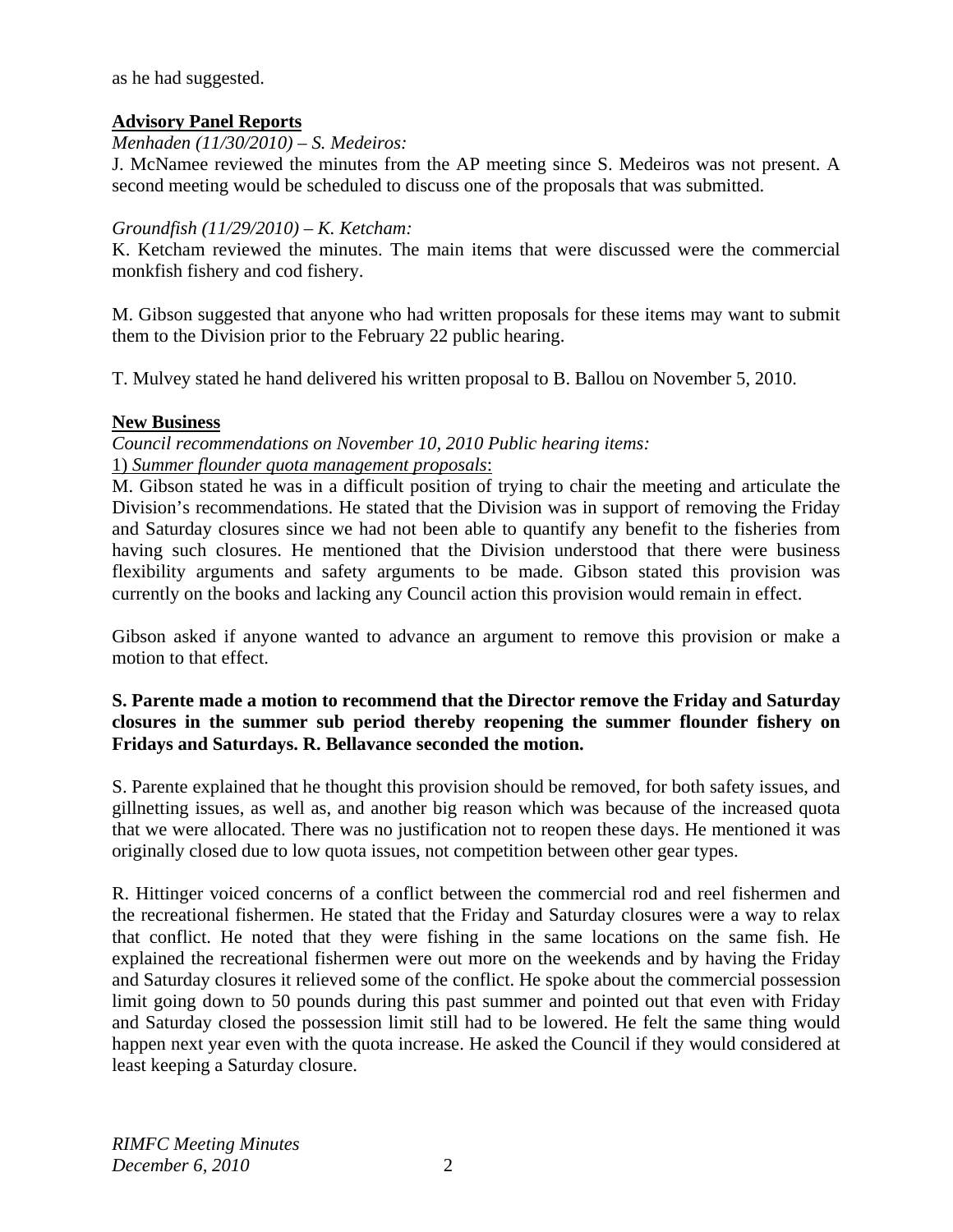S. Parente clarified what happen with the 50-pound possession limit during in the summer period by pointing out what had happened in the fall when we did not use the fish. He stated it was back loaded to the maximum and those were fish that could have been harvested in the summer. He noted that ideally you would have a nice even line of consumption. Parente also noted he did not see a conflict between commercial rod and reel and recreational fishermen. He indicated he did not see any reason for the closures based on the new increased quota. He explained that going forward if there were issues then we could revisit this provision at that time.

R. Bellavance commented that he was in support of removing the Friday and Saturday closures based primarily on the safety issue. He felt this was a driving force in his opinion and also the Division's recommendation which noted that there was no quantitative advantage to the fishery.

R. Hittinger addressed S. Parente's comments by noting the during the AP process most of the attendees were primarily commercial representatives and it was voted to maintain the Friday and Saturday closures. He addressed the conflict issue by noting that the recreational folks do see a lot more of commercial rod and reel fishermen than they would encounter a dragger or a sector boat.

M. Gibson went to the audience to determine support for the motion. He poled the audience to determine support or opposition for the motion.

J. Jarvis stated he was in support of the motion to remove the Friday and Saturday closures. He noted he did not see the conflict between commercial and recreational fishermen.

G. Allen stated he was opposed to the motion to remove the Friday and Saturday closures. He indicated that it does make a difference. He explained that being retired he had the opportunity to fish during the week and on weekends and he knows where the fish are and the commercial rod and reel guys know where the fish are and during the week he does not have as much opportunity to catch as many fish when commercial rod and reel people are present. On weekends when they are not there, the recreational fishermen have more opportunity to catch fish because the fish have not been fished hard on Friday or Saturday. He stated it does make a difference, it was not a conflict but an opportunity for the recreational fishermen to catch some fish. He pointed out it was a fairness issue.

G. Carvalho stated he was in support of the motion to remove the Friday and Saturday closures. He gave two reasons why; commercial fishermen do not stop fishing because it was Saturday or Sunday, secondly he was opposed to separating and making special privileges for one group verses another group. He stated that this was a bad policy, he did not want to be pitted against anyone because he had been treated special while the other person had been disadvantaged.

K. Booth stated he was in support of the motion to remove the Friday and Saturday closures. He noted that he could understand the concern but he did not feel there was a huge conflict. He felt it was an emotional thing, which did not have a place in the management process.

K. Ketcham commented that the sector boats were not in conflict with any of the fisheries, they do not target fluke inshore and they do not target large volumes of them when they are close to the beach in state waters. He was unaware of any conflicts. He explained if sector boats were fishing close to the beach in state waters they were targeting other species such as squid. They were not catching fluke when they were catching squid.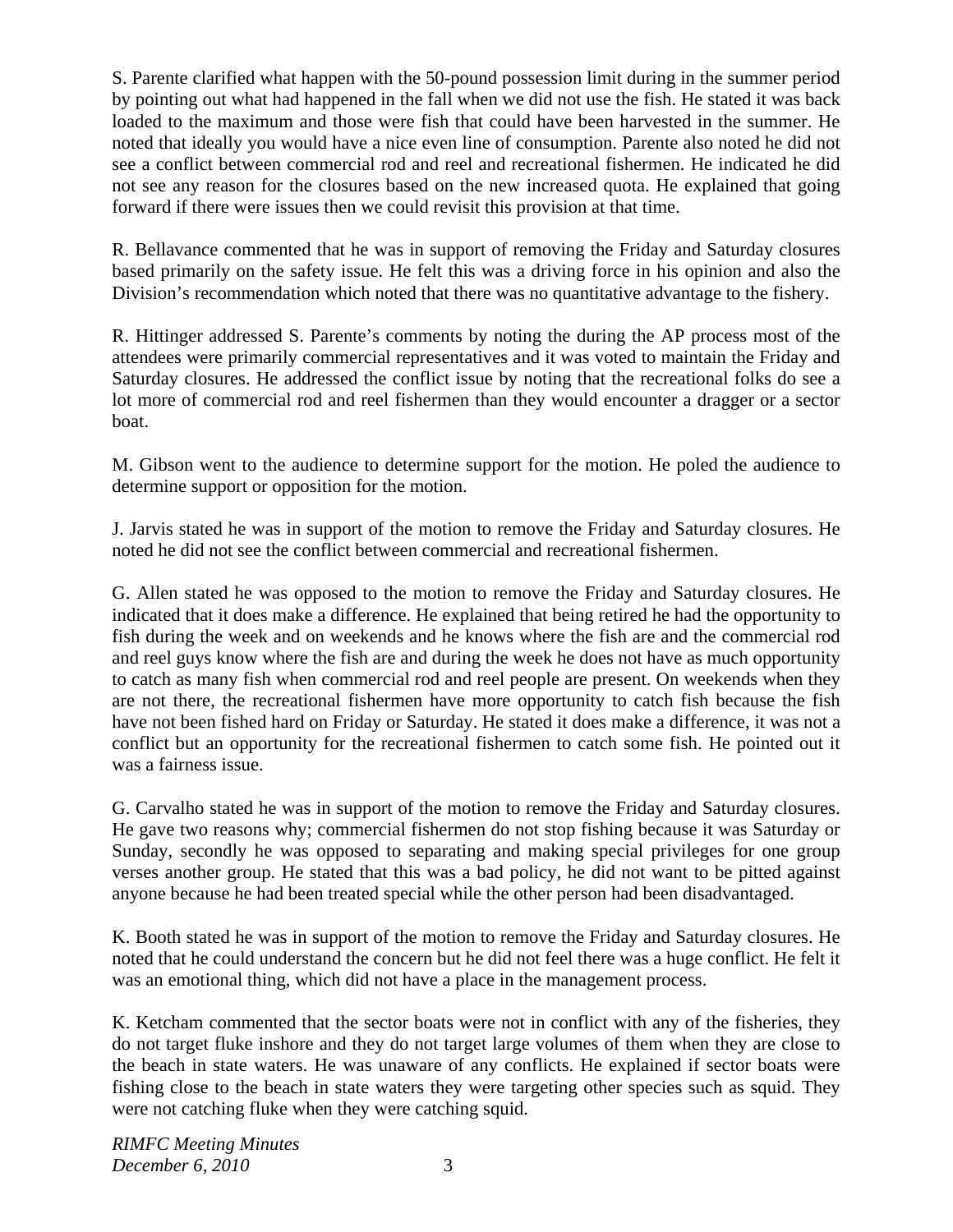C. Anderson stated that both sides have reasonable arguments and in the past he thought he had voted in support of the Friday and Saturday closures, but this year we are getting more fish and he finds the safety at sea and the reduced discard issues compelling and he was leaning toward trying this for a year.

R. Hittinger stated by going forward with this we may end up with 50 pounds per day. He noted at the AP meeting people were very opposed to going to 50 pounds per day because it did not make a days pay.

**M. Gibson asked for a vote. The Council voted (4) in support; K. Ketcham, S. Parente, C. Anderson, and R. Bellavance to (1) opposed; R. Hittinger, to approve the motion to recommend that the Director remove the Friday and Saturday closures in the summer sub period. The motion passes.** 

M. Gibson suggested that the Council take up proposal #7, which was to repeal or modify the 3 year penalty provision, then tackle the sub periods and possession limits. He asked the Council if anyone was interested in making an argument or a motion to repeal the 3-year penalty provision. M. Gibson noted he thought the Division of Law Enforcement was opposed to removing this provision.

Lt. E. Cabral stated that the Division of Law Enforcement was opposed to repealing this provision. He stated that it lends creditability to the program and it seems to have been working since inception, and they had some court cases pending so the timing of removing this provision would not be ideal. M. Gibson stated that the DFW would defer to the Division of Law Enforcement.

M. Gibson asked if any Council member was interested in advancing a motion to repeal this provision. S. Parente stated he spoke at the public hearing and stated that he felt there should be some system of checks and balances that should be in place. He felt there should also be some explanation as to what was a major or minor violation. M. Gibson suggested that the Division work on this and next year when this rolls around again possibly present some greater definition to the 3-year penalty per S. Parente's concerns, defining a cutoff level for "small" and "large violations".

## **Hearing no motion or interest from the Council to repeal the 3-year penalty provision M. Gibson stated that no recommendation on this item would be given to the Director at this time.**

M. Gibson explained that the next few proposals pertained to starting possession limits and/or allocations within the sub period. He asked if there were any motions or discussion on how to configure the summer flounder 2011 fishery with regard to starting possession limits and allocations between the sub periods.

There was some brief discussion by the Council in reviewing the proposals.

**K. Ketcham made a motion to recommend that the Director adopt the Division's proposal (proposal #2) with one change, to increase the possession limit for the summer sub period from 350 pounds per week to 500 pounds per week. This option included the following: in the winter 1 sub period during the aggregate period 300 lbs/day or if in the aggregate**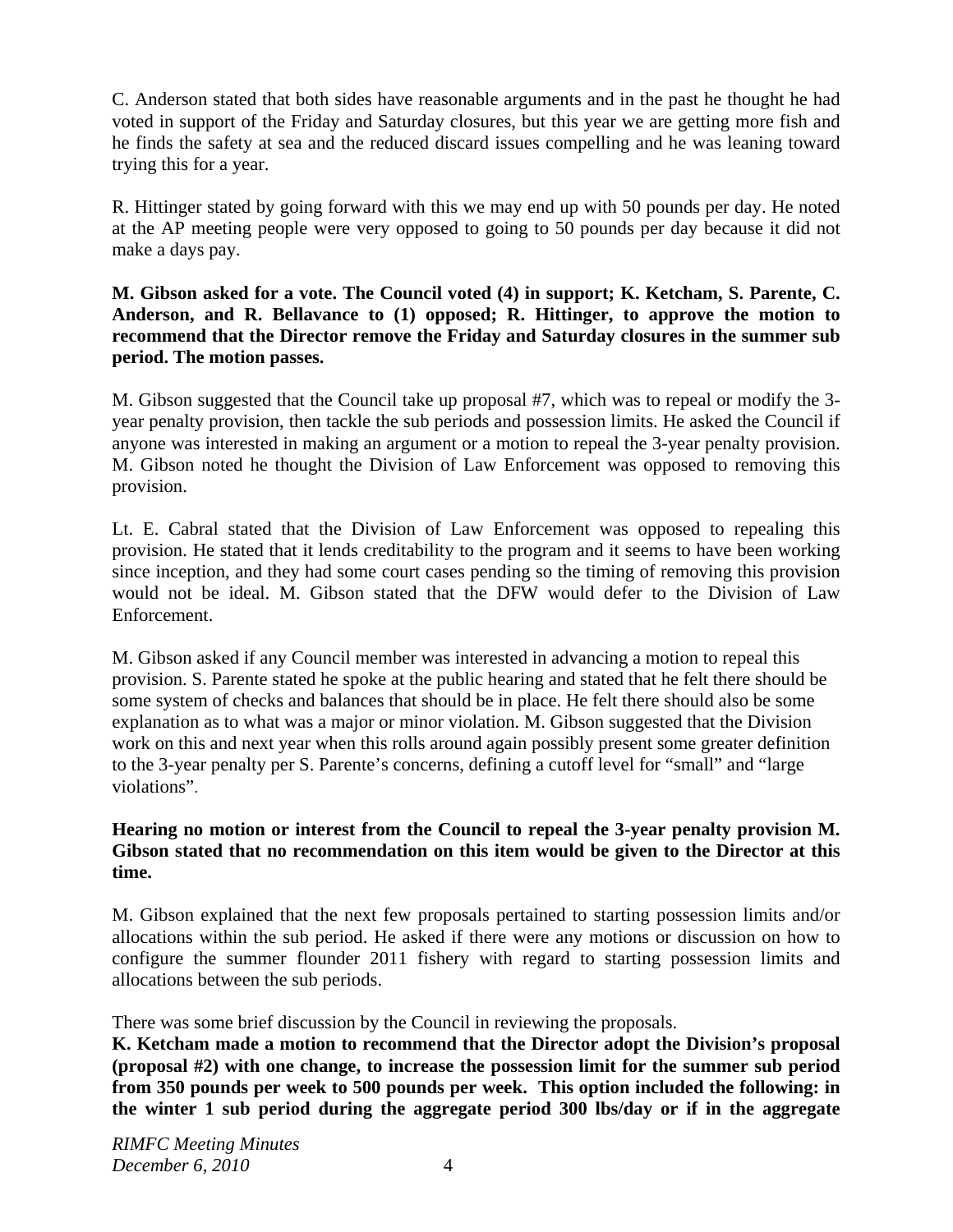**landing program 3,000 lbs/week. The summer sub period would then be set at 100 lbs/day or if in the aggregate program 500 lbs/week. For the winter 2 sub period, the possession limit would be 600 lbs/day. This proposal also removed irrelevant dealer language from the aggregate program; modified the aggregate landings program trigger from 80% to 90%; and modified the logbook requirement to allow an exemption for volunteer enrollment in the e-Trip electronic logbook program. C. Anderson seconded the motion.** 

M. Gibson asked enforcement if they had any concerns about the logbook requirement.

Lt. E. Cabral stated that the Division of Law Enforcement understands that the e-Trip logbook would simplify record keeping; however, it would cause problems for dockside enforcement. They would not have a logbook to review and it then becomes a paper chase later on in trying to find out what landings have already occurred in those aggregate programs. Currently they can look at a logbook on the vessel to see what has been landed during that week period. He commented that without having a black berry in hand they would not be able to access the e-Trip logbook information and would tie the hands of Enforcement.

J. McNamee stated in this particular situation it was not as big a deal since almost everybody is a federal vessel during the aggregate period and has a VTR requirement anyway. He noted it was more an issue with scup than with fluke.

K. Ketcham confirmed what J. McNamee stated, that they still had to fill out a VTR. He stated that right now some boats are doing both. He noted he had been doing the e-Trip logbook for a couple of years but still had to fill out a VTR.

M. Gibson asked if anyone from the audience supported the motion.

G. Tremblay wanted to make sure the Friday and Saturday closures were already dispensed.

K. Booth asked if the logbook requirement was part of the motion.

M. Gibson stated that it was, with Enforcement's concerns withstanding. He noted that these recommendations would make it to the Director's desk and the Director would have to make a decision with how much this helps Enforcement and how quickly we want to move forward to modernize reporting.

K. Booth stated he was in favor of the motion but with the caveat that the Director just presented some interesting documentation at the legislative task force meeting on violations and it was shocking to see the amount of violations by a small group of people exceeding quotas by 100 %, and 600%. Therefore, to take away any ability for Enforcement to be able to handle those individuals would be something we need to be careful about.

T. Mulvey stated he was in support of the motion.

The audience voiced no opposition to the motion.

**M. Gibson asked for a vote. The Council voted unanimously to recommend that the Director adopt the Division's proposal (proposal #2) with the change to increase the possession limit for the summer sub period from 350 pounds per week to 500 pounds per week. This option included the following: in the winter 1 sub period during the aggregate period 300 lbs/day or if in the aggregate landing program 3,000 lbs/week. The summer sub period would then be set at 100 lbs/day or if in the aggregate program 500 lbs/week. For the winter 2 sub period, the possession limit would be 600 lbs/day. This proposal also removed irrelevant dealer language from the aggregate program; modified the aggregate landings program trigger from 80% to 90%; and modified the logbook requirement to**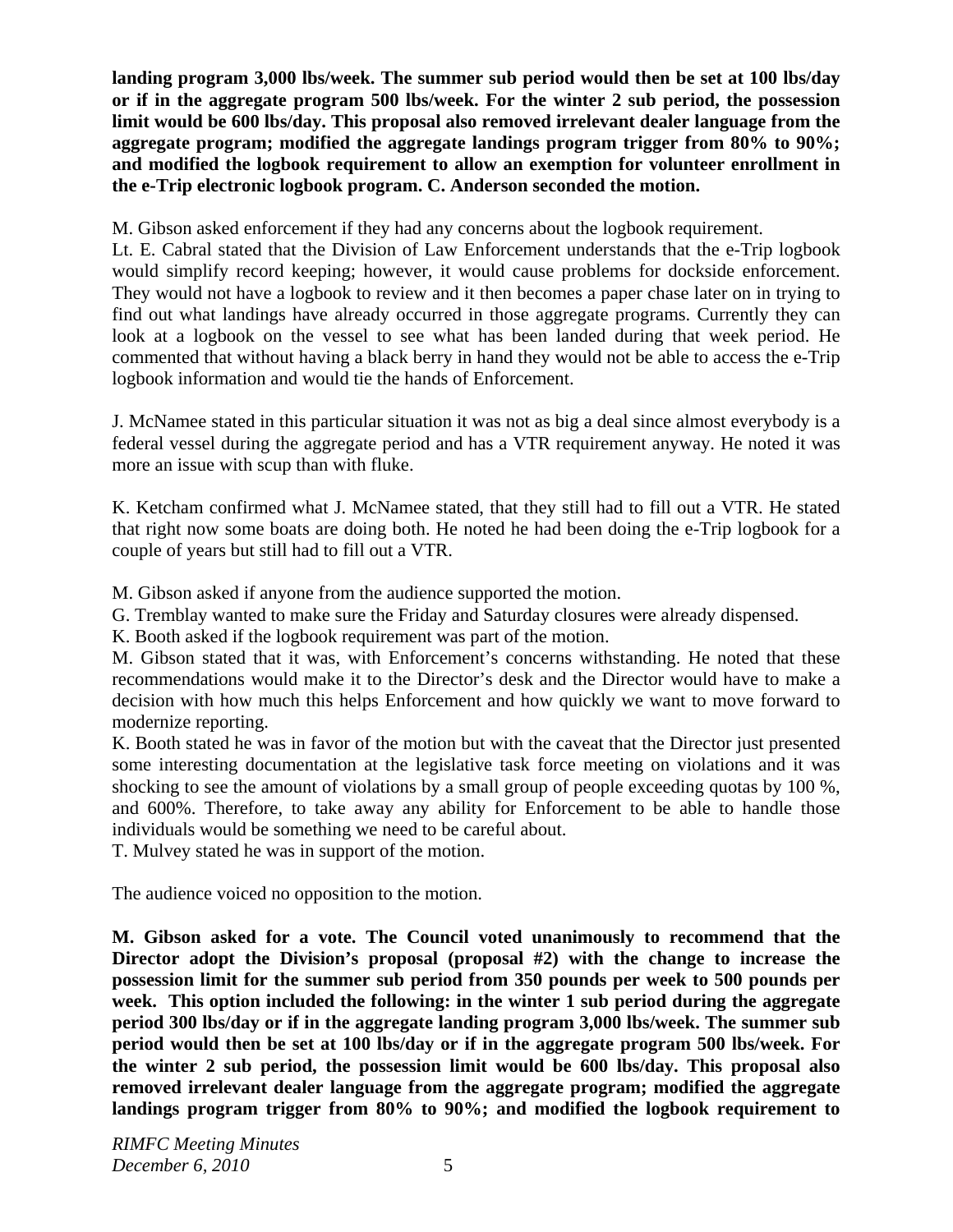**allow an exemption for volunteer enrollment in the e-Trip electronic logbook program. The motion passes.** 

2) *Proposal to continue/expand/modify summer flounder sector allocation program in 2011:* M. Gibson noted for the record that K. Ketcham had recused himself from discussion and voting on this particular element of the public hearing. He also noted there was still a five-person quorum.

R. Hittinger commented that at the AP meeting the group voted in favor of recommending that the pilot program continue and at the public hearing all comments were against it. He noted that there must have been a completely different group of people at the public hearing than at the AP meeting.

M. Gibson noted, for the record, that the Division has supported another year of this program and we believe that another year of replication particularly one with some winter experience in it since the past two years all we have had was a summer program would give us a better idea of a year round program. He indicated that the Department was prepared to put this in place as quickly as possible. He also touched on the series of Round table meetings that would be scheduled to continue discussions on this program.

S. Parente had concerns that beginning the program in January would increase the sector quota.

M. Gibson explained that from whatever date the program starts the Division would have to calculate the appropriate number of landings by factoring in the amount of fiah, which were landed under non-sector operations and go through the process of specifying what would be left for the sector operations.

## **C. Anderson made a motion to recommend that the Director adopt (proposal #1) to continue the summer flounder sector allocation pilot program as status quo with the program running from January 1 through December 31. R. Bellavance seconded the motion.**

C. Anderson explained his reasoning for his support of the program. He stated his analysis had showed that the sector had been better for the stock, it had reduced discards, and that the RI fishing community had gained financially in 2009. He elaborated on his findings. He stated he was also interested in gaining an addition year of information to be able to understand how a RI fluke sector interacted with federal catch shares, how a larger sector would function, how this would operate, and what would be the distribution of benefits if we had a full year.

S. Parente stated he was opposed to sectors. He indicated when this program started there were requirements that were built in but have since been removed, such as owner/operator, and the possession of a fluke exemption certificate and a federal permit by each sector participant, as well as a supposed 1-mile buffer. He stated he would not be voting in support to continue this program.

M. Gibson asked audience members if anyone was in favor of the motion. K. Ketcham, responding from the audience, stated he was in support of the program going forward for another year.

M. Gibson asked if there were any audience members who were opposed to the motion.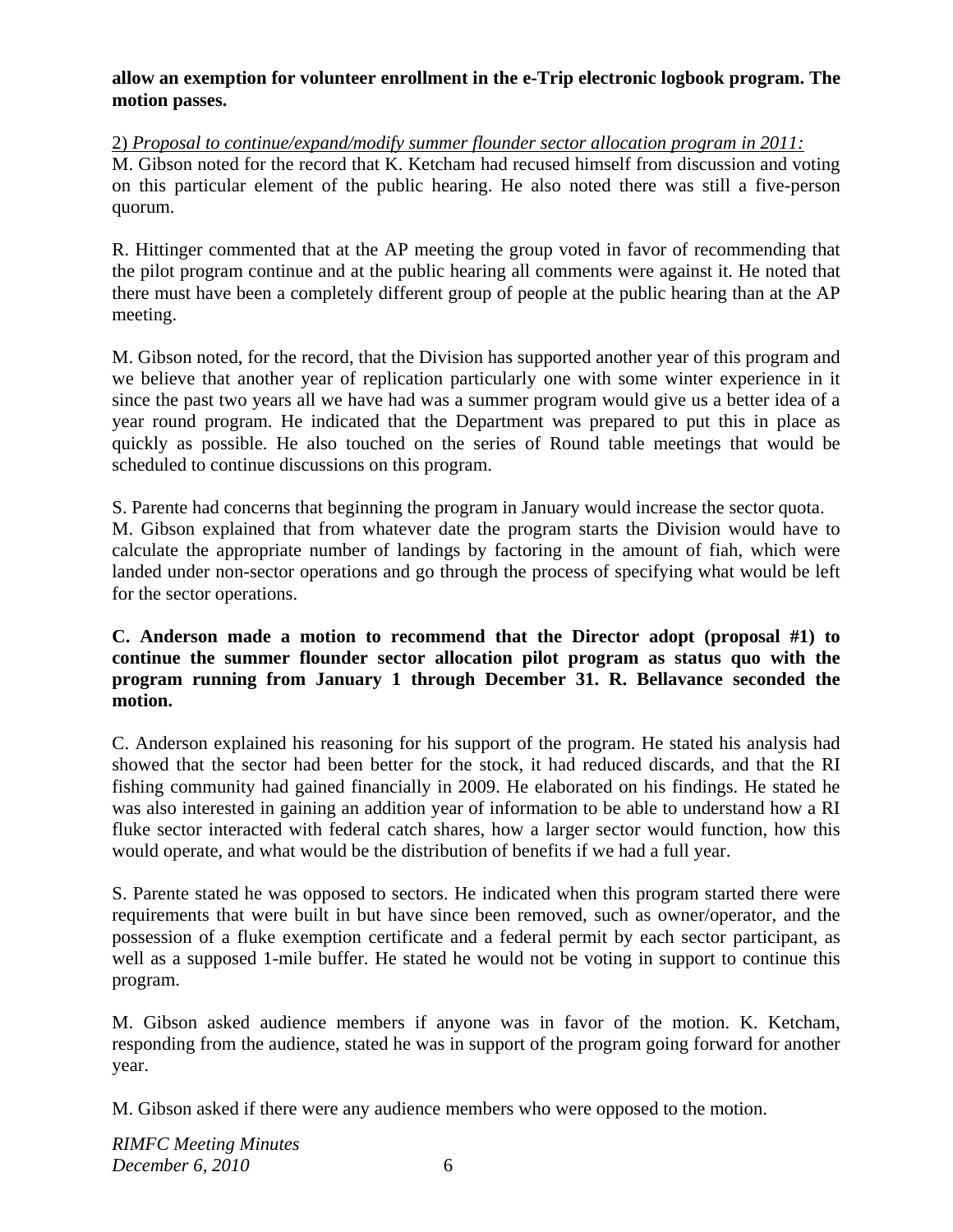R. Fuka stated he was opposed to the motion to continue the sector program. He directed his comment at C. Anderson and stated that his own finding have showed that federal boats in sectors were breaking even at best.

K. Booth stated he was opposed to the motion. He indicated he was unsure of what the state's goals were and what the structure of the program was. He asked that the Council look at limiting or putting a cap on what the sector could take.

**M. Gibson asked for a vote. The Council voted (3) in support; C. Anderson, R. Bellavance, and M. Gibson to (1) opposed; S. Parente and (1) abstained: R. Hittinger to approve the motion to recommend that the Director adopt (proposal #1) to continue the summer flounder sector allocation pilot program as status quo with the program running from January 1 through December 31. The motion passes. Note: K. Ketcham did not vote he had recused himself for this item.**

G. Carvalho had a point of order. He wanted to know if the chair could only vote to break a tie vote. M. Gibson stated that he was anticipating there could have been a tie vote, but there was an abstention so the chair's vote was not needed.

## 3) *Proposal to modify the control date for the commercial summer flounder fishery*:

M. Gibson stated that the Division recommended moving the control date forward by one year because the 2010 fishing season has largely taken place and there is no opportunity before prospective fishing activities to pad histories, they occur as they are. This would give us a solid block of years of SAFIS information to consider in future allocation discussions. This simply draws a line in the sand.

## **S. Parente made a motion to recommend that the Director terminate the control date. R. Hittinger seconded the motion.**

M. Gibson asked if there was anyone in the audience who was in support of the motion.

- K. Booth stated he was in support of eliminating the control date.
- G. Carvalho stated he was in favor of eliminating the control date.

M. Gibson asked if there was anyone, in the audience, who was opposed to eliminating the control date. There were no comments made from the audience.

**M. Gibson asked for a vote. The Council voted (2) in support; S. Parente and R. Hittinger and to (2) opposed; C. Anderson and K. Ketcham; and (1) abstained: R. Bellavance to recommend that the Director terminate the control date. The motion failed for lack of a majority.** 

**K. Ketcham made a motion to modify the control date for the commercial summer flounder fishery to December 31, 2010. C. Anderson seconded the motion.** 

**M. Gibson asked for a vote. The Council voted (3) in support; K. Ketcham, C. Anderson, and R. Bellavance; to (2) opposed; S. Parente and R. Hittinger to approve the motion to recommend that the Director modify the control date for the commercial summer flounder fishery to December 31, 2010. The motion passes.**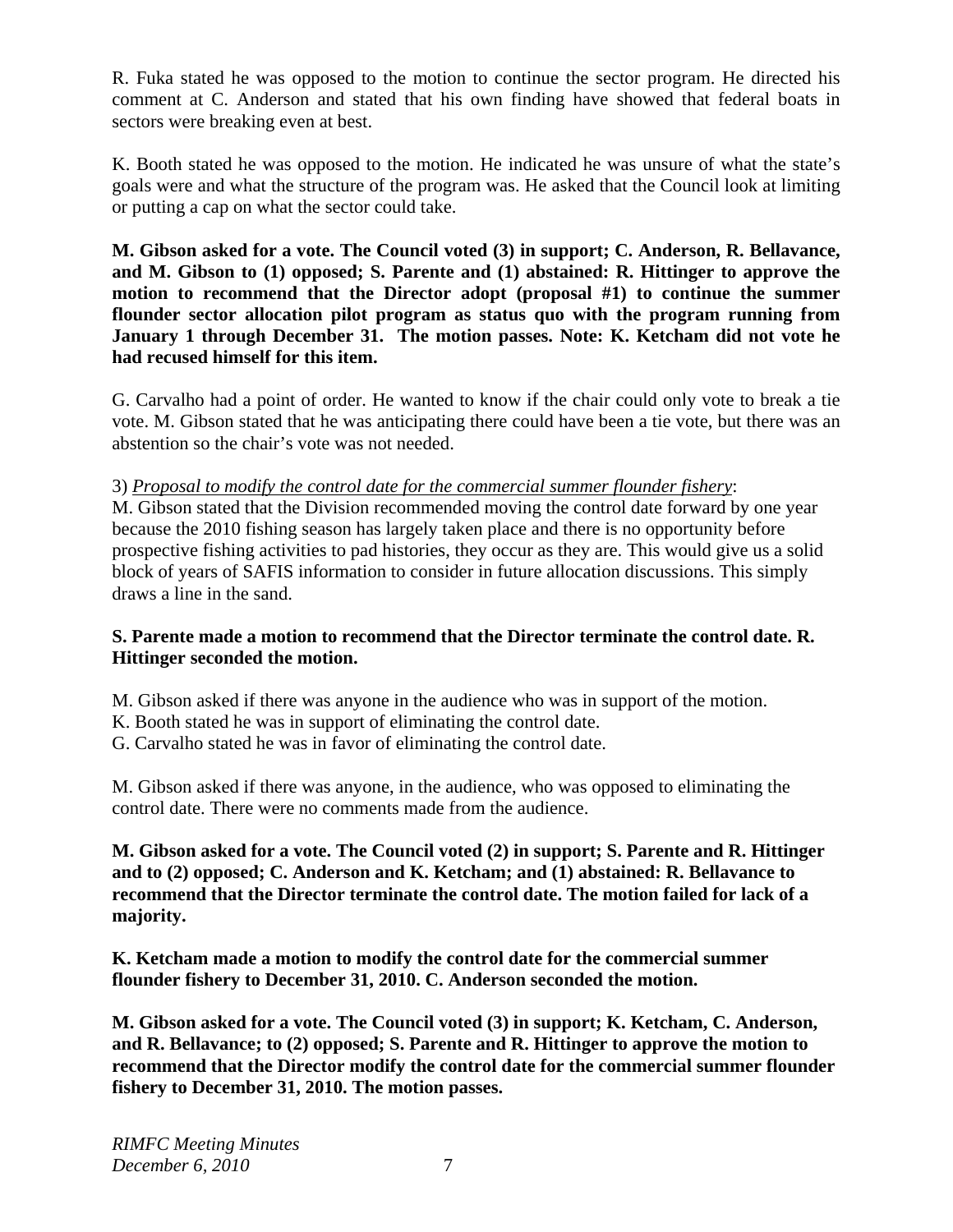#### 4) *Scup quota management proposals:*

**K. Ketcham made a motion to recommend that the Director adopt the Division's proposal (proposal #2) as presented. This option included the following: increasing the starting possession limit for the winter 1 period from 500 pounds per every two weeks to 30,000 pounds per week, and changing this winter 1 program from a biweekly program to a single week program. Remove the permitting requirement for the winter scup aggregate program, modify the sub period language from hard dates to more flexible language to accommodate the aggregate program, and repeal or modify the current logbook requirement to allow electronic logbook reporting. Starting date and possession limits as follows:** 

 **Winter 1 (January 1- April 30) between 0 and 30,000 lbs/week** 

 **(May 1 - July 3) between 0 and 700 lbs/week** 

 **(July 3 – September 18) between 0 and 500 lbs/week** 

 **(September 18 – October 31) between 0 and 500 lbs/week** 

 **(Winter 2 (November 1 – December 31) 2,000 lbs/day** 

**This motion also included recommending that the Director adopt proposal #3, which was the Division recommendation to reestablish the DFW authority to move quota from the floating fish trap allocation into the general category fishery. S. Parente seconded the motion.**

M. Gibson questioned if the Council was interested in including a date certain for rolling over the floating fish trap scup allocation into the general category scup fishery. The Council did not specify any date.

There was some brief Council discussion on the motion.

C. Anderson asked why we were going from a biweekly period to a weekly period in the winter 1 period. J. McNamee indicated this was an ASMFC requirement that we were complying with.

K. Booth stated his concerns about the logbook requirement and wanted to make sure Enforcement had the tools they needed to do their jobs, and asked that the Department take this under consideration.

M. Gibson asked if anyone in the audience was opposed to the motion. There was no response. He then asked if anyone from the audience was in favor of the motion. There were no comments.

## **M. Gibson asked for a vote. The Council voted unanimously to recommend that both (proposal #2) and (proposal #3), as stated previously, pertaining to scup quota management go forward to the Director for adoption.**

#### 5) *Black sea bass quota management proposals:*

M. Gibson stated that the Division supports status quo since there is so little fish to work with; it is problematic trying to be creative with black sea bass management and until we have a larger state quota, we recommend remaining at status quo.

**S. Parente made a motion to recommend that the Director adopt a modified proposal #4 for the black sea bass management plan, which was 750 pounds per day in the winter 1 sub period; 25 pounds per day in the spring and summer sub periods with no August closure; and 250 pounds per day in the winter 2 sub period. K. Ketcham seconded the motion.**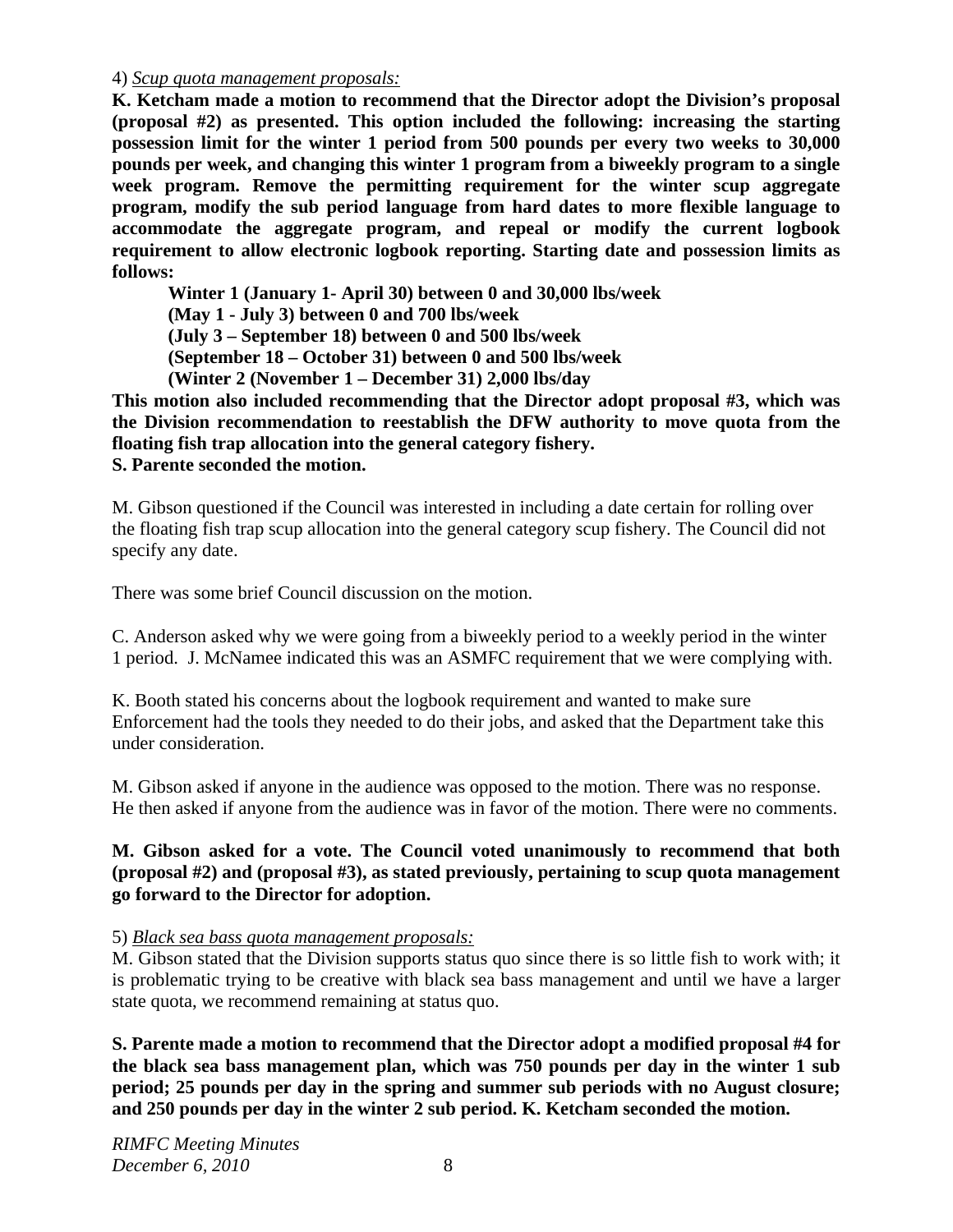M. Gibson asked if the allocation was not caught what would happen to those pounds. Would the current rollover provisions still remain in place? S. Parente pointed out that this was black sea bass and the quota was so small usually there is nothing to rollover. Gibson stated that J. McNamee was indicating that there were rollover provisions in place to address this concern.

R. Bellavance wanted to know what we could do as a state to get ASMFC to recognize that black sea bass is not over fished. M. Gibson stated that they were looking into this issue. There was Council discussion about the models being used.

R. Hittinger stated he supported the motion.

M. Gibson asked if anyone from the audience opposed the motion.

J. Grant stated he strongly opposed the motion. He indicated that last year they tried dropping from 100 to 50 pounds to try to lengthen the season but the model did not show there was any significant reduction in the landings at all. All that happen was that people made less money. He stated that going to 25 pounds made no sense to him. He suggested 100 pounds.

M. Monteforte stated he was in support of the motion.

K. Booth stated his organization was in support of the motion for 25 pounds per day.

**M. Gibson asked for a vote. The Council voted unanimously to recommend that the Director adopt a modified proposal #4 for the black sea bass management plan, which was 750 pounds per day in the winter 1 sub period; 25 pounds per day in the spring and summer sub periods with no August closure; and 250 pounds per day in the winter 2 sub period. The motion passes.** 

# *Appointment of new Shellfish and Lobster AP Chairs:*

M. Gibson asked the Council if they were ready to make nominations.

R. Hittinger suggested that the Council leave those slots vacant until they get a Council representative who is a shellfisherman. He suggested Council members could cover AP meetings as needed, until permanent people were appointed. The Council was in agreement.

# *Approval of Summer Flounder AP Agenda – R. Hittinger:*

M. Gibson asked if there was interest in combining both the summer flounder and scup/black sea bass AP meetings. K. Ketcham stated he would not be available during this time and had spoke to R. Hittinger about holding a joint meeting. R. Hittinger stated he would not be available for the beginning of January either.

R. Bellavance stated he would be available to conduct a joint meeting.

R. Hittinger stated he would be available during the last week of December and would want to be present for the summer flounder meeting. He and J. McNamee would work on a date.

**The Council approved both the summer flounder and scup/black sea bass AP agendas.** 

# *Approval of Scup/Black Sea Bass AP Agenda – K. Ketcham:*

**The Council approved a combined summer flounder and scup/black sea bass AP meeting with a date to be determined.**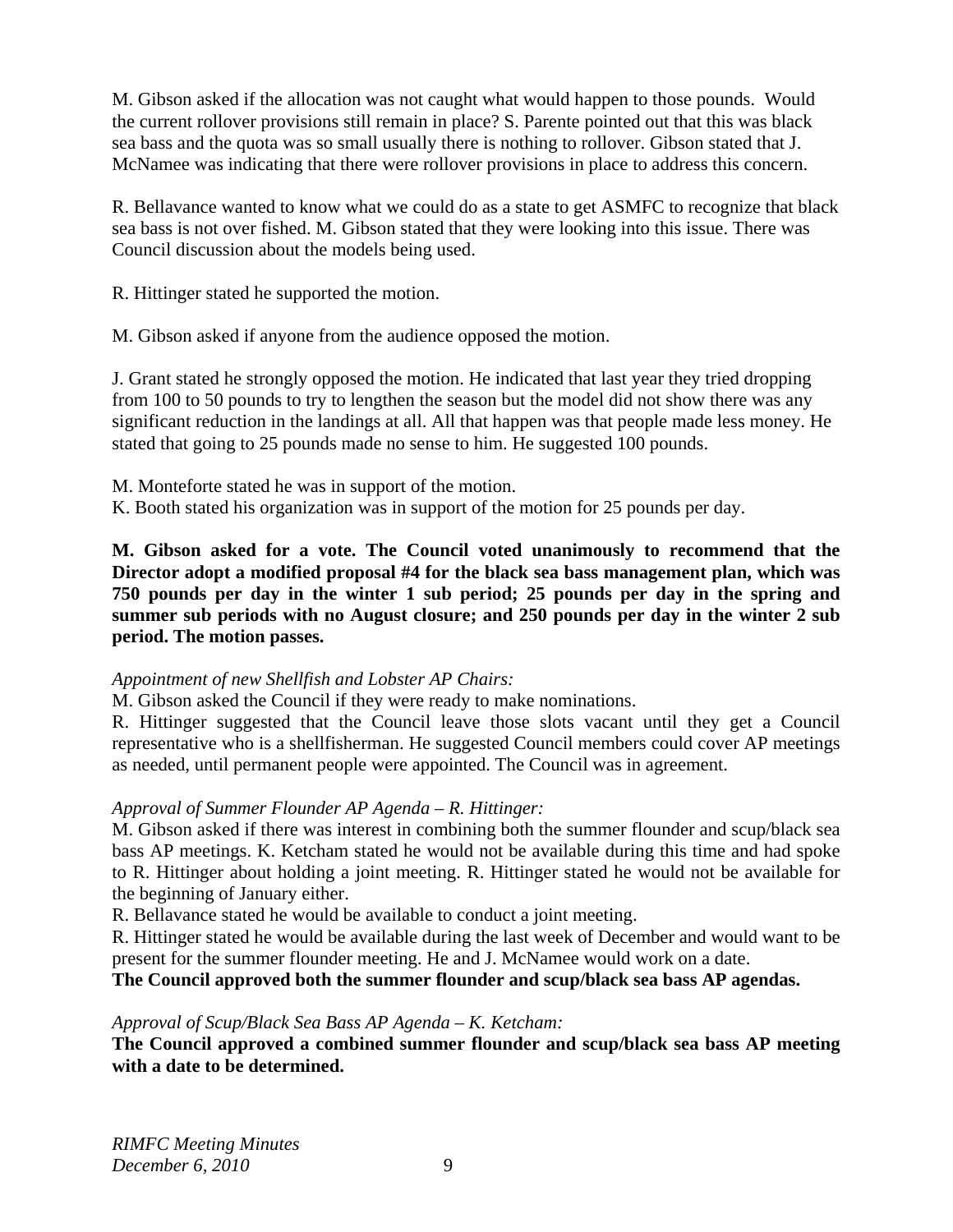#### *Approval of Tautog AP Agenda – R. Hittinger:*

J. McNamee explained that we do not need to hold a tautog AP meeting prior to the January 14, 2011 date with the understanding that if we do not hold a meeting then modifying the April  $15<sup>th</sup>$ start date would not be an option. The only thing that would be up for consideration would be the fall season. Therefore, when the season opens on April  $15<sup>th</sup>$  it will be a three fish possession limit. M. Gibson asked the Council if they had any issues with the tautog AP agenda. Hearing none, he stated he would leave it up to R. Hittinger and J. McNamee to work out a date. **The Council approved the agenda.**

#### *Approval of Striped Bass AP Agenda – C. Anderson:*

C. Anderson agreed with a January 12, 2011 meeting date. **The Council had no objections to approving the agenda.**

#### *Approval of Menhaden AP Agenda – S. Medeiros:*

J. McNamee explained that the chair, S. Medeiros requested to have a follow-up meeting to fully discuss one of the proposals that came forward at the last meeting. A date had not been confirmed but a meeting would be held in early January. **The Council had no objections to approving the agenda.**

#### *Appointment of new member(s) to Advisory Panel(s) – N. Scarduzio:*

N. Scarduzio stated T. Baker had applied to be the alternate for J. Grant on the scup/black sea bass advisory panel. **M. Gibson asked if there were any objections from the Council to approving T. Baker. Hearing none, T. Baker was appointed as the alternate to J. Grant.**

N. Scarduzio stated the next item pertained to the Groundfish AP. J. Gadzik who was the alternate for R. Bellavance would move up to the primary slot replacing R. Bellavance since R. Bellavance was now a Council member. **M. Gibson asked if there any objections from the Council to approving J. Gadzik as the primary in the hook and line slot. Hearing none, J. Gadzik was appointed.** 

#### *Proposed Council meeting schedule and public hearing schedule for 2011 – N. Scarduzio:*

N. Scarduzio reviewed the proposed 2011 Council meeting schedule and public hearing schedule. M. Gibson asked for a motion to approve the 2011 Council agenda. **K. Ketcham made a motion to approve the 2011 meeting schedule as presented. R. Bellavance seconded the motion. There were no objections to approving the 2011 Council meeting schedule. The schedule was approved as presented.** 

## **ASMFC – NEFMC Updates**

M. Gibson stated the information was included in Council packets for Council review. He asked if the Council had any questions about the information. There were no questions or comments from the Council.

## **FYI**

*February 22, 2011 Proposed Public Hearing Items – N. Scarduzio:*  N. Scarduzio reviewed the list of items that were being proposed for the February 22, 2011 public hearing.